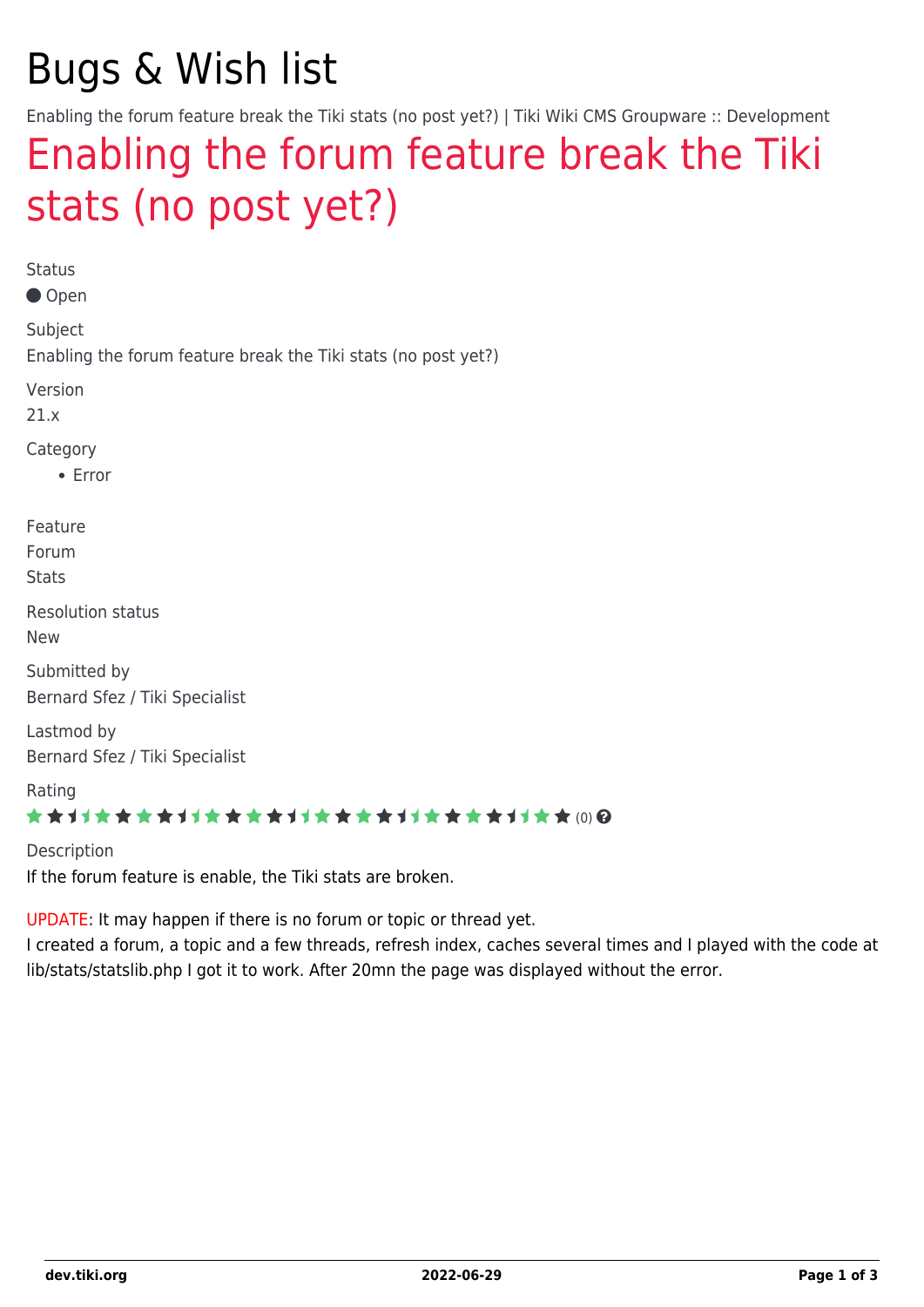```
Erreur système.
Le message d'erreur suivant a été renvoyé:
Column 'parentId' in where clause is ambiguous
La requête était:
select count(*) from `tiki comments`, `tiki forums` where `object`=`forumId` and `objectType`=?
and \partial parentId =?
Valeurs:
forum
\ThetaLa requête construite était probablement:
select count(*) from `tiki comments`, `tiki forums` where `object`=`forumId` and
`objectType`='forum' and `parentId`='0'
```
Importance 5 Easy to solve? 5 Priority 25 Demonstrate Bug (Tiki 19+) Please demonstrate your bug on show2.tikiwiki.org Version: trunk ▼ [Create show2.tikiwiki.org instance](#page--1-0) Ticket ID 7611 Created Tuesday 17 November, 2020 09:57:09 GMT-0000 by Bernard Sfez / Tiki Specialist LastModif

Tuesday 17 November, 2020 10:39:29 GMT-0000

## Comments



[Jonny Bradley](https://dev.tiki.org/user8515) 18 Nov 20 12:54 GMT-0000

Maybe related to [https://gitlab.com/tikiwiki/tiki/-/merge\\_requests/257](https://gitlab.com/tikiwiki/tiki/-/merge_requests/257) ?



[Bernard Sfez / Tiki Specialist](https://dev.tiki.org/user11581) 08 Dec 20 10:32